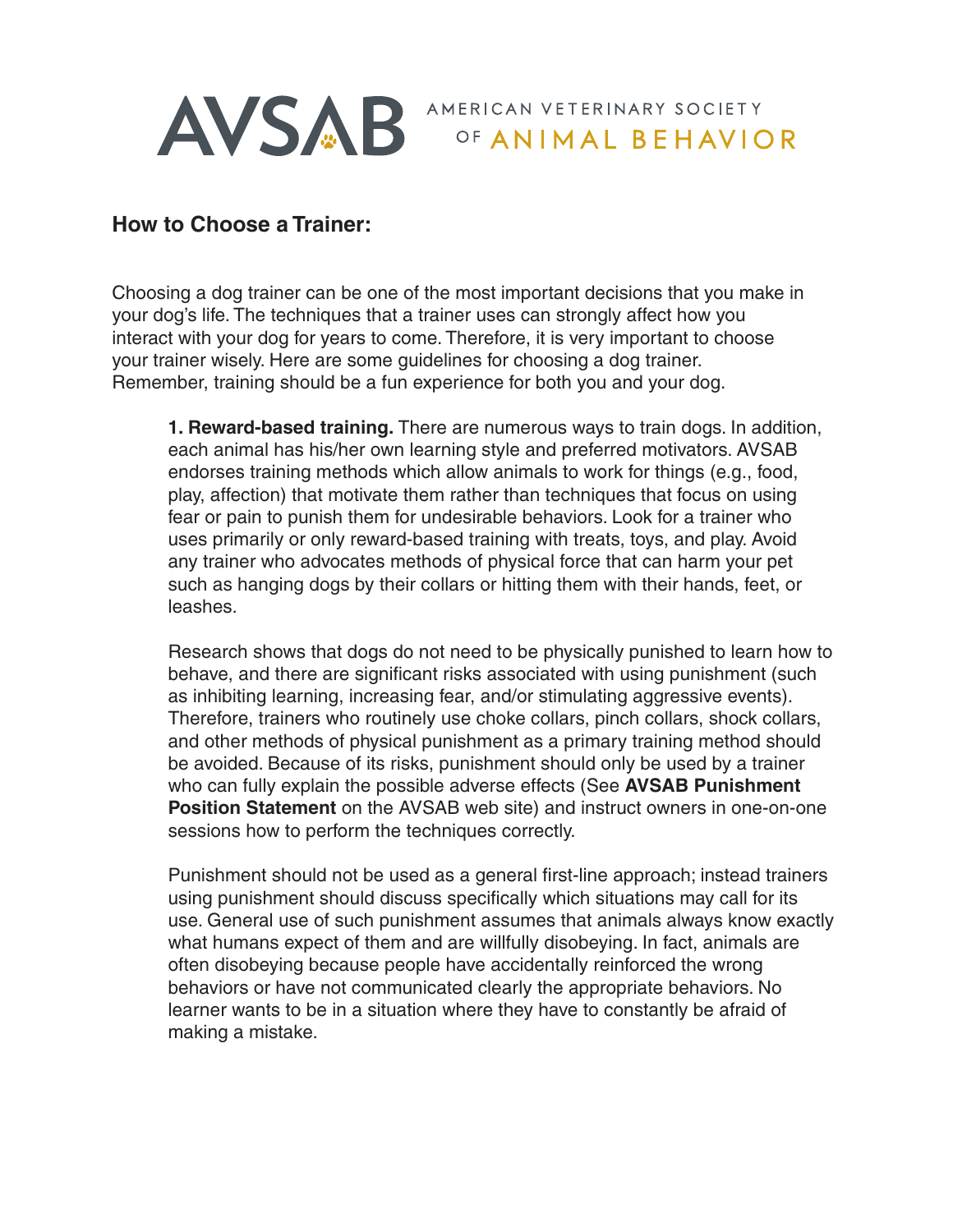

**2. Good teacher.** A good instructor should explain what behavior they are training, why it is important, and then demonstrate it. In a class situation, they should provide ample time in class to practice and individually assist students. They should be able to adapt their humane training methods to the individual dog. Class sizes should be small to ensure individual attention, or assistants should be helping with the classes.

**3. Continual education.** Look for a trainer who demonstrates continual self-education. A conscientious trainer will keep up-to-date with new training theories and methods, and may attend workshops and conferences.

**4. Respectful.** A good trainer should be personable and respectful of both you and your dog. Avoid trainers who recommend using physical force (e.g. alpha rolling, pushing a dog into position, hitting, choke chain or pinch collar correction) or methods/devices that have the potential for harm, as an acceptable way to train. Additionally, avoid trainers who make you feel bad about the speed of progress that your dog is making. (See **AVSAB Punishment Position Statement** on the AVSAB web site)

**5. Observe a class.** Always ask to observe a class before attending. You need to make sure that the teaching style of the instructor will work with how you learn. Also, watch the students and their dogs. Are they having fun or looking stressed? Are dogs' tails up and wagging or down and/or tucked? Are the people talking with their dogs in happy, upbeat voices or are they scolding or even yelling at them? Talk to the current students—are they enjoying the class and feel that their dogs are learning? If a trainer does not allow you to observe a class, ask yourself (and the trainer) why.

**6. Do you feel comfortable?** Ultimately, you should feel comfortable doing whatever it is the trainer asks you to do to your dog. If your trainer ever tells you to do something to your dog that you believe will cause you or your dog undue harm or distress, ask them to explain why they recommend that technique, what the potential drawbacks of the technique are and how these will be addressed should they occur. Alternatively, you could ask for another option.

**7. There are no guarantees.** Because of the variable and often unpredictable nature of behavior, a conscientious trainer cannot and will not guarantee the results of training. However they should be willing to ensure satisfaction of their services.